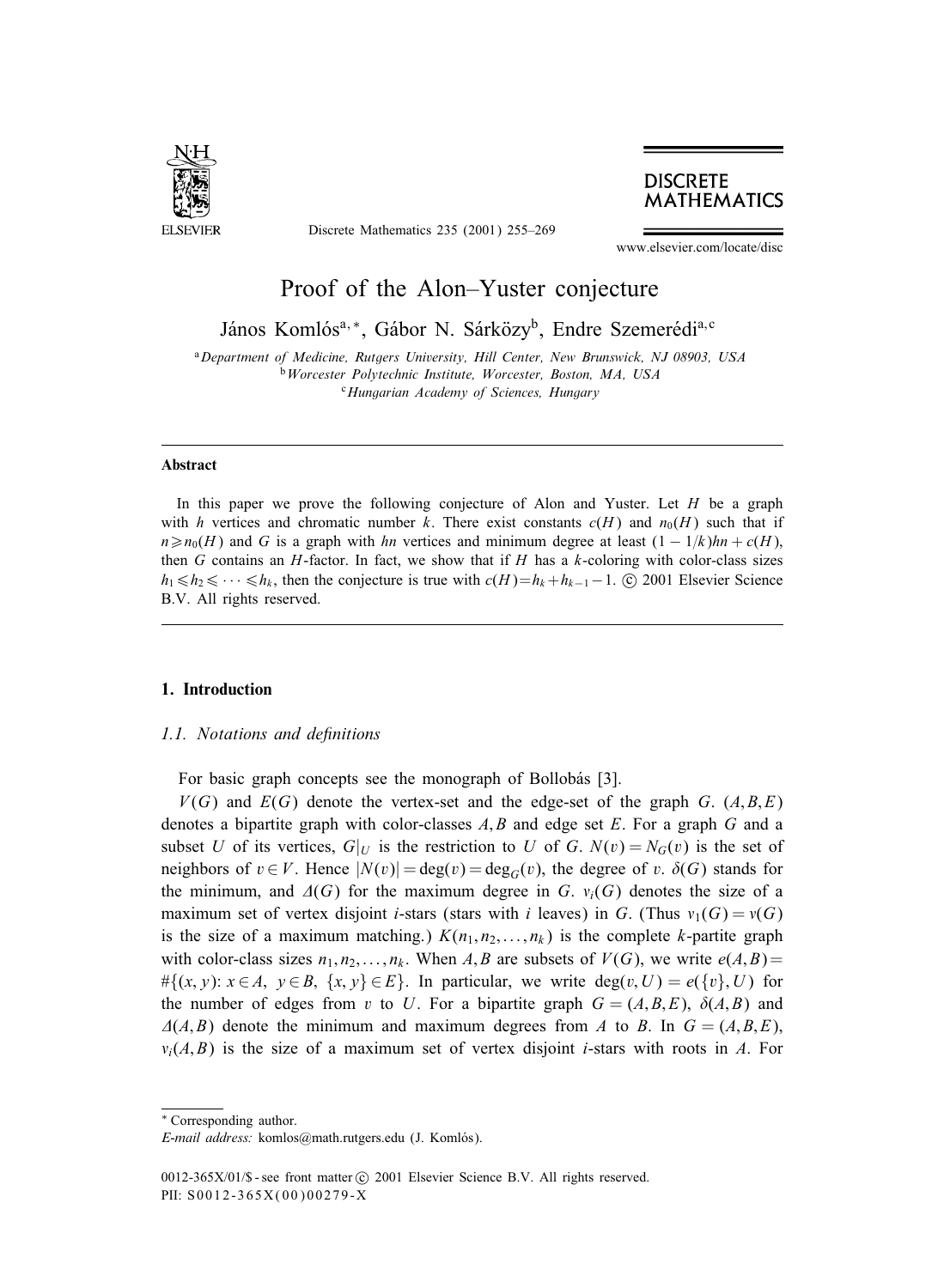non-empty  $A$  and  $B$ ,

$$
d(A,B) = \frac{e(A,B)}{|A||B|}
$$

is the *density* of the graph between A and B. In particular, we write  $d(A)$  =  $d(A,A) = 2|E(G|_A)|/|A|^2.$ 

**Definition 1.** The bipartite graph  $G = (A, B, E)$  is *a-regular* if

 $X \subset A$ ,  $Y \subset B$ ,  $|X| > \varepsilon |A|$ ,  $|Y| > \varepsilon |B|$  imply  $|d(X, Y) - d(A, B)| < \varepsilon$ .

otherwise it is  $\varepsilon$ -irregular.

We will often say simply that 'the pair  $(A, B)$  is  $\varepsilon$ -regular' with the graph G implicit.

**Definition 2.**  $(A, B)$  is  $(\varepsilon, \delta)$ -super-regular if it is  $\varepsilon$ -regular and

 $\delta(A, B) > \delta |B|, \qquad \delta(B, A) > \delta |A|.$ 

If H is a graph on h vertices and G is a graph on hn vertices, we say that G has an *H*-*factor* if it contains *n* vertex disjoint copies of *H*. For example, a  $K_2$ -factor is simply a perfect matching.

#### *1.2.* H*-factors in graphs*

Let H be a graph with h vertices and chromatic number k, and let G be a graph on  $hn$  vertices. There are several results that show the existence of an  $H$ -factor assuming that  $\delta(G) \geq (1 - 1/k)hn$ . If H is a path of length  $h - 1$ , then a classical result of Dirac [5] says that  $\delta(G) \geq h n/2$  implies that G contains a Hamiltonian cycle, and thus also an H-factor. Corrádi and Hajnal [4] proved that for  $H = K_3$  the condition  $\delta(G) \ge 2n$ suffices, and Hajnal and Szemerédi [7] extended this to show that for  $H = K<sub>h</sub>$  the condition  $\delta(G) \geq (h-1)n$  guarantees an H-factor. A conjecture of Erdős and Faudree [6] asserts that  $\delta(G) \geq 2n$  implies the existence of a  $C_4$ -factor.

For a general H, Alon and Yuster [1] showed that if  $\delta(G) \geq (1 - 1/k)hn$ , then G contains  $(1 - O(1))n$  vertex disjoint copies of H (an 'almost H-factor'). Later in [2] they showed that for every  $\varepsilon > 0$  and h there exists an  $n_0 = n_0(\varepsilon, h)$  such that if  $n \ge n_0$ and  $\delta(G) \ge ((1 - 1/k) + \varepsilon)hn$ , then G has an H-factor. They indicated that some error term is needed here in the minimum degree, i.e. the statement is false for  $\varepsilon = 0$ . They gave the following two examples to see this. In the first example, let  $h$  be even and  $n$  be odd, let G be the graph obtained from two-vertex disjoint complete graphs on  $hn/2 + 1$  vertices each, by identifying two vertices of the first with two vertices in the second, and let H be any 3-connected bipartite graph on h vertices (e.g.,  $K_{l,l}$  with  $l \geq 3$ ). Then  $\delta(G) = \frac{hn}{2} = \frac{1 - \frac{1}{k}}{hn}$  but clearly G does not have an H-factor.

We modify their second example as follows: Let  $l \geq 3$  be odd,  $h = 2l$ , and let n be odd and sufficiently large. Let H be  $K_{l,i}$ , and let G be the graph obtained from the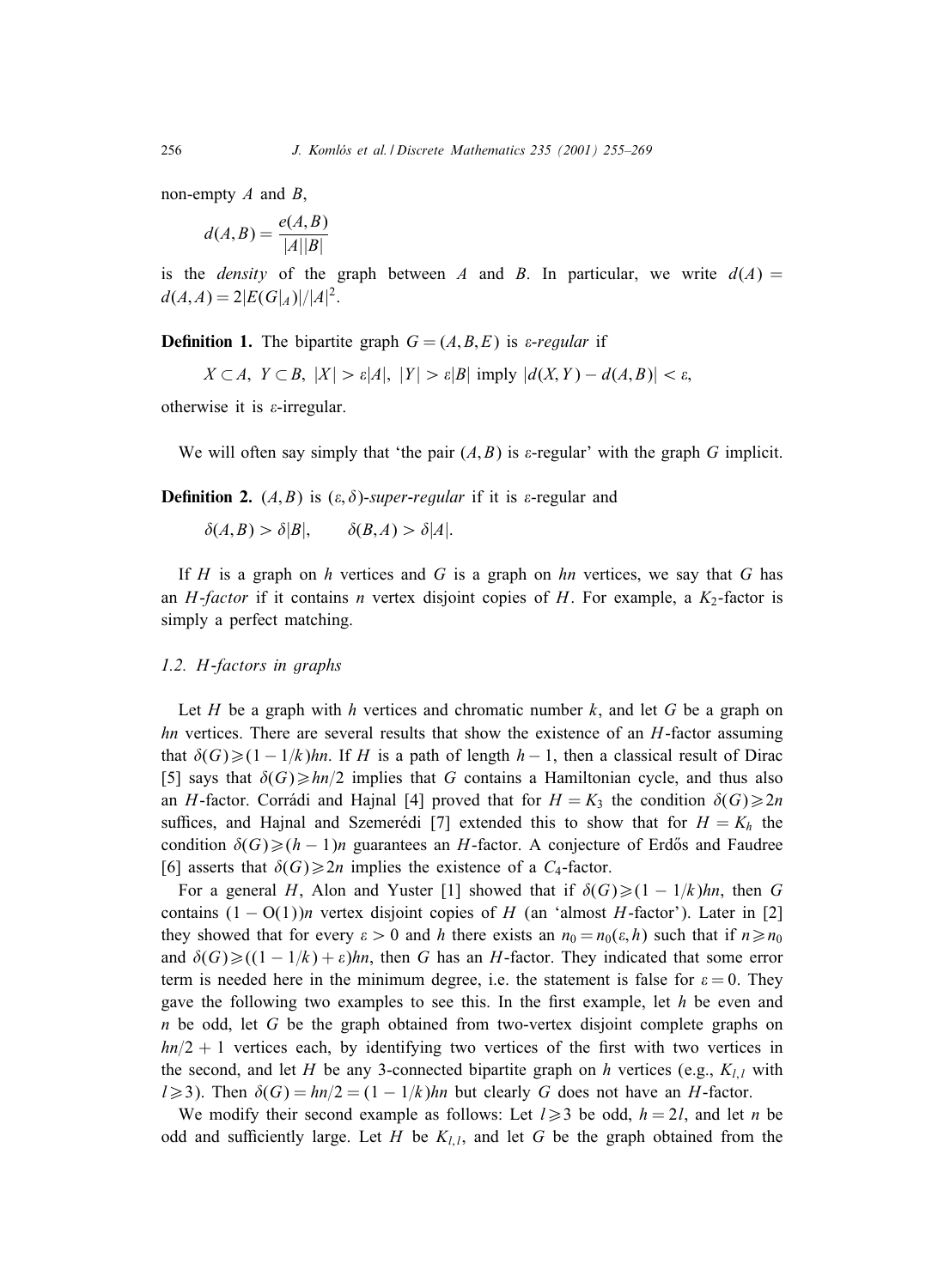complete bipartite graph with color-class sizes  $hn/2 - 1$  and  $hn/2 + 1$  by adding an  $(l-1)$ -factor in the larger color-class and an  $(l-3)$ -factor in the smaller color-class, such that neither of these factors contain a  $K_{2,2}$ . (It is not hard to see that such factors exist.) Now  $\delta(G) = \frac{hn}{2} + (l - 2) = (1 - \frac{1}{k})hn + (l - 2)$ , but it is easy to see that G does not have an H-factor.

They also conjectured in  $[2]$  that  $\epsilon h$  is not the best possible error term, and a constant  $c(H)$  would suffice. In this paper we prove this conjecture.

**Theorem 1.** *Let H be a graph with h vertices and chromatic number* k; *and assume that H has a k-coloring with color-class sizes*  $h_1 \leq h_2 \leq \cdots \leq h_k$ . *There is a threshold*  $n_0(H)$  *such that if*  $n \ge n_0(H)$  *and* G is any graph with hn vertices and minimum *degree*

$$
\delta(G) \geqslant \left(1 - \frac{1}{k}\right)hn + h_k + h_{k-1} - 1\tag{1}
$$

*then G contains an H-factor.*

**Remark.** The second example above shows that the theorem is not true with  $c(H) = h_k - 2.$ 

### **2. The main tools**

In the proof the Regularity Lemma of the third author plays a central role. Here we will use the following variation of the lemma.

**Lemma 2** (Regularity Lemma — Degree form). *For every*  $\varepsilon > 0$  *there is an*  $M=M(\varepsilon)$ *such that if*  $G = (V, E)$  *is any graph and*  $d \in [0, 1]$  *is any real number, then there is a partition of the vertex-set V into*  $l + 1$  *sets* (*so-called clusters*)  $V_0, V_1, \ldots, V_l$ *, and there is a subgraph*  $G' = (V, E')$  *with the following properties:* 

- $l \leq M$ .
- $|V_0| \leq \varepsilon |V|$
- *all clusters*  $V_i$ ,  $i \geq 1$ , *are of the same size*  $L \leq \lceil \varepsilon |V| \rceil$ .
- deg<sub>G'</sub>(v) > deg<sub>G</sub>(v) (d +  $\varepsilon$ )|V| for all  $v \in V$ ,
- $G'|_{V_i} = \emptyset$  ( $V_i$  are independent in  $G'$ ),
- all pairs  $G'|_{V_i \times V_j}$ ,  $1 \le i < j \le l$ , are  $\varepsilon$ -regular, each with a density 0 or exceeding d.

This form can easily be obtained by applying the original Regularity Lemma (with a smaller value of  $\varepsilon$ ), adding to the exceptional set  $V_0$  all clusters incident to many irregular pairs, and then deleting all edges between any other clusters, where the edges either do not form a regular pair or they do but with a density at most d.

Our other main tool is the above-mentioned Hajnal–Szemerédi theorem.

**Lemma 3** (Hajnal, Szemerédi [7]). Let G be a graph on  $n = sk$  vertices. If  $\delta(G) \geq (k-1)n/k$  *then G contains s vertex-disjoint cliques of order k.*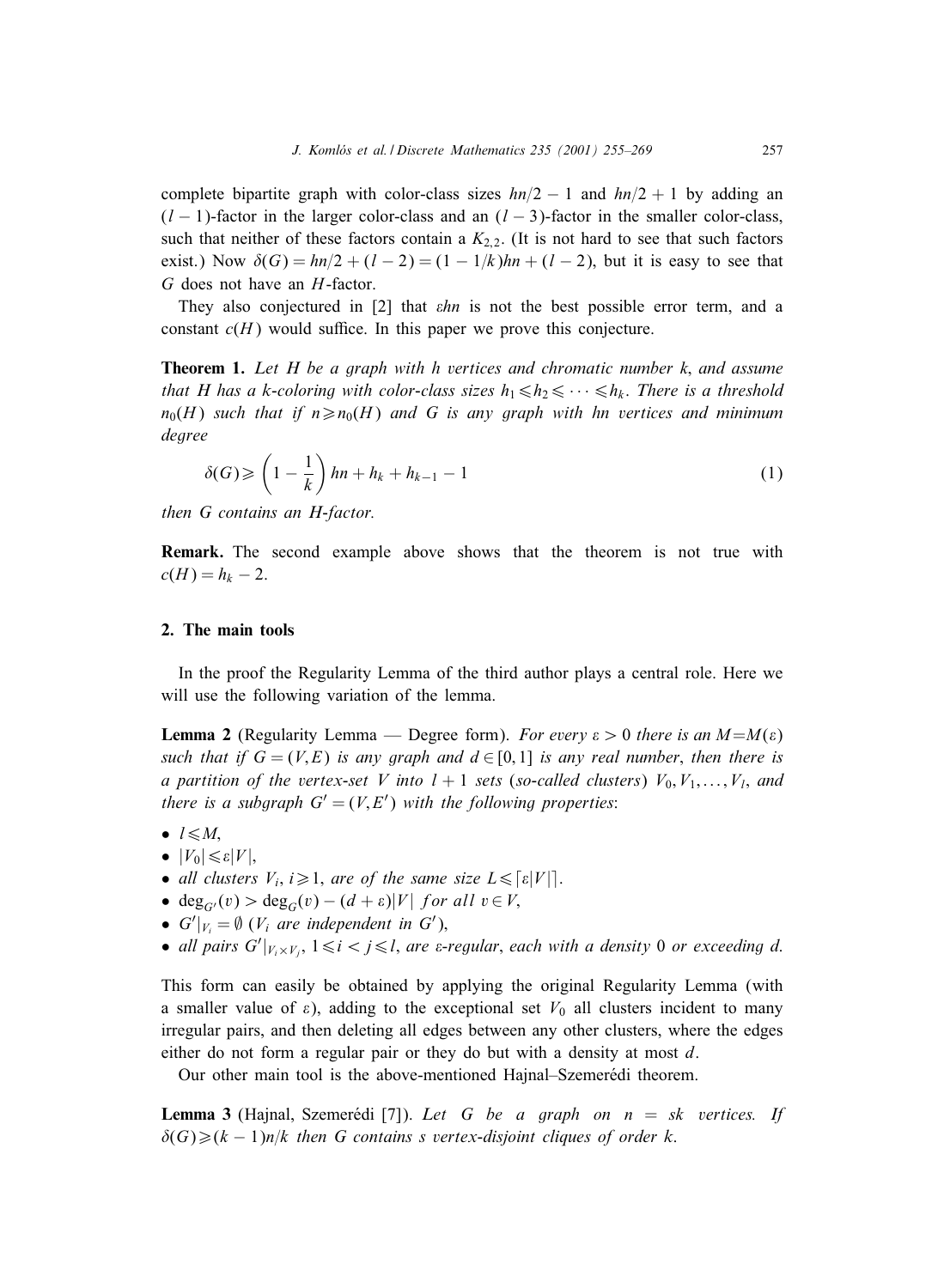In fact, we are going to use the following easy consequence of this lemma.

**Lemma 4.** Let G be a graph on n vertices. If  $\delta(G) \geq ((k-1)/k)n - x$  for some natural *number* x, then apart from at most  $k(k - 1)x + (k - 1)^2$  exceptional vertices,  $V(G)$ *can be covered by vertex-disjoint cliques of order k.*

Indeed, add kx extra vertices to G and possibly a few ( $\leq k - 1$ ) more to achieve that the new number of vertices is divisible by  $k$ . Connect the new vertices to all other vertices. Denote the resulting graph by  $\tilde{G}$  and the new number of vertices by  $\tilde{n}$ . It is easy to see that  $\delta(\tilde{G}) \geq (k-1)\tilde{n}/k$ , therefore using Lemma 3 we can cover  $\tilde{G}$  by vertex-disjoint cliques of order k. The number of vertices in  $V(G)$  which are in cliques containing at least one extra vertex ( $\in V(\tilde{G})\backslash V(G)$ ) is at most  $k(k-1)x + (k-1)^2$ .

We also use the Blow-up Lemma (see [10,12]):

**Lemma 5.** *Given a graph R of order r and positive parameters*  $\delta$ ,  $\Delta$ , *there exists an*  $\varepsilon = \varepsilon(\delta, \Delta, r) > 0$  *such that the following holds. Let*  $n_1, n_2, \ldots, n_r$  *be arbitrary positive integers*, and let us replace the vertices  $v_1, v_2, \ldots, v_r$  of R with pairwise disjoint sets  $V_1, V_2, \ldots, V_r$  of sizes  $n_1, n_2, \ldots, n_r$  (*blowing up*). We construct two graphs on the same *vertex-set*  $V = \bigcup V_i$ . The first graph  $R_b$  *is obtained by replacing each edge*  $\{v_i, v_j\}$ *of R with the complete bipartite graph between the corresponding vertex-sets*  $V_i$  *and*  $V_i$ . *A sparser graph G is constructed by replacing each edge*  $\{v_i, v_j\}$  of R arbitrarily *with some*  $(\varepsilon, \delta)$ -*super-regular pair between*  $V_i$  *and*  $V_j$ . If a graph H with  $\Delta(H) \leq \Delta$ *is embeddable into*  $R_b$  *then it is already embeddable into G.* 

When using the Blow-up Lemma, we typically also need the following strengthened version: Given  $c > 0$ , there are positive functions  $\varepsilon = \varepsilon(\delta, \Delta, r, c)$  and  $\alpha = \alpha(\delta, \Delta, r, c)$ such that the Blow-up Lemma remains true if for every  $i$  there are certain vertices  $x$ to be embedded into  $V_i$  whose images are a priori restricted to certain sets  $C_x \subset V_i$ provided that

- (i) each  $C_x$  within a  $V_i$  is of size at least  $c|V_i|$ ,
- (ii) the number of such restrictions within a  $V_i$  is not more than  $\alpha |V_i|$ .

Finally we are going to use the following simple fact about the existence of stars.

**Lemma 6.** (a) *For any positive integers i*,  $\delta$  *there exists an*  $n_0 = n_0(i, \delta)$  *such that if G* is a graph on  $n \ge n_0$  vertices with  $\delta(G) \ge \delta$ , then we have

$$
\nu_i(G) \ge \max\left(\delta - i + 1, \frac{(\delta - i + 1)n}{(i + 1)(\delta + \Delta(G))}\right).
$$
\n(2)

(b) For any bipartite graph  $G = (A, B, E)$  we have

$$
v_i(A,B) \geq \frac{(\delta - i + 1)|A|}{\delta(A,B) + i\Delta(B,A)}.
$$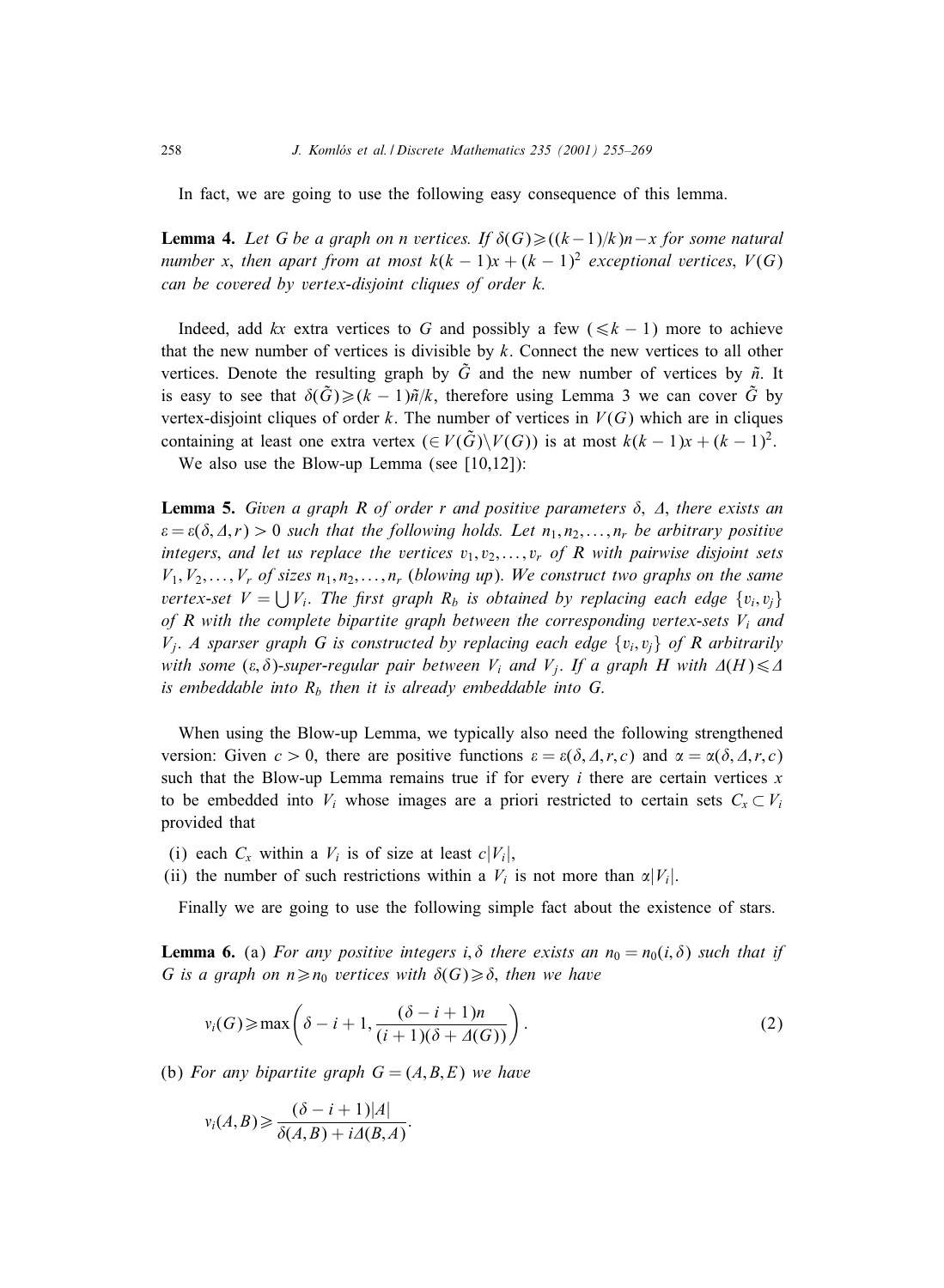Indeed, to prove (a) let  $v_i(G) = m$ , and consider m vertex disjoint *i*-stars in G. Then for the number of edges  $E$  between the stars and the remaining vertices we get

$$
(n - m(i + 1))(\delta - (i - 1)) \le E
$$
  
 
$$
\le \min(m(n - m(i + 1) + i(i - 1)), m(i + 1)\Delta(G)),
$$

which proves the fact. The proof of (b) is similar.

### **3. Outline of the proof**

In a series of papers  $[8-13]$  we have developed a general method based on the Regularity Lemma and the Blow-up Lemma for embedding problems in dense graphs. In this paper we use this method again, so the proof follows a similar rough outline as the proof in [13] for example, however, several new ideas are needed.

We will assume throughout the paper that  $H$  is fixed and  $n$  is sufficiently large. We will use the following main constants:

$$
\varepsilon \ll d \ll \alpha \ll 1,\tag{3}
$$

where  $a \ll b$  means that a is sufficiently small compared to b. We will not compute the actual dependencies.

We apply Lemma 2 for G with  $\varepsilon$  and d as in (3). We get a partition of  $V(G)$  into clusters  $V_0, V_1, \ldots, V_l$ . We define the following *reduced graph*  $G_r$ : The vertices of  $G_r$ are the clusters  $V_i$ ,  $i \ge 1$ , and we have an edge between two clusters if they form an  $\varepsilon$ -regular pair in G' with density exceeding d. Since in G',  $\delta(G') \geq (k-1)/k - (d +$  $\varepsilon$ ))hn, an easy calculation shows that in  $G_r$  we have

$$
\delta(G_{\rm r}) \geqslant \left(\frac{k-1}{k} - 3d\right)l. \tag{4}
$$

Let us apply Lemma 4 for  $G_r$  to get a covering of most of the vertices in  $G_r$  by vertex disjoint cliques of size k. More precisely we can cover the vertices of  $G_r$  apart from an exceptional set of size at most  $3k(k-1)dI + (k-1)^2 \le 4k(k-1)dI$ . Let us put the vertices of these exceptional clusters into the exceptional set  $V_0$ . For simplicity  $V_0$ still denotes the resulting set. Then

$$
|V_0| \leqslant 4k(k-1)dIL + \varepsilon hn \leqslant 5k(k-1)dhn. \tag{5}
$$

In the proof first we assume until Section 6 that neither of the following two extremal conditions holds for G:

**Extremal condition 1 (EC1).**  $k = 2$  *and there exists a partition*  $V(G) = A \cup B$  *such that*

- $|A| = \lfloor \frac{hn}{2} \rfloor$ , and
- $d(A, B) < \alpha$ .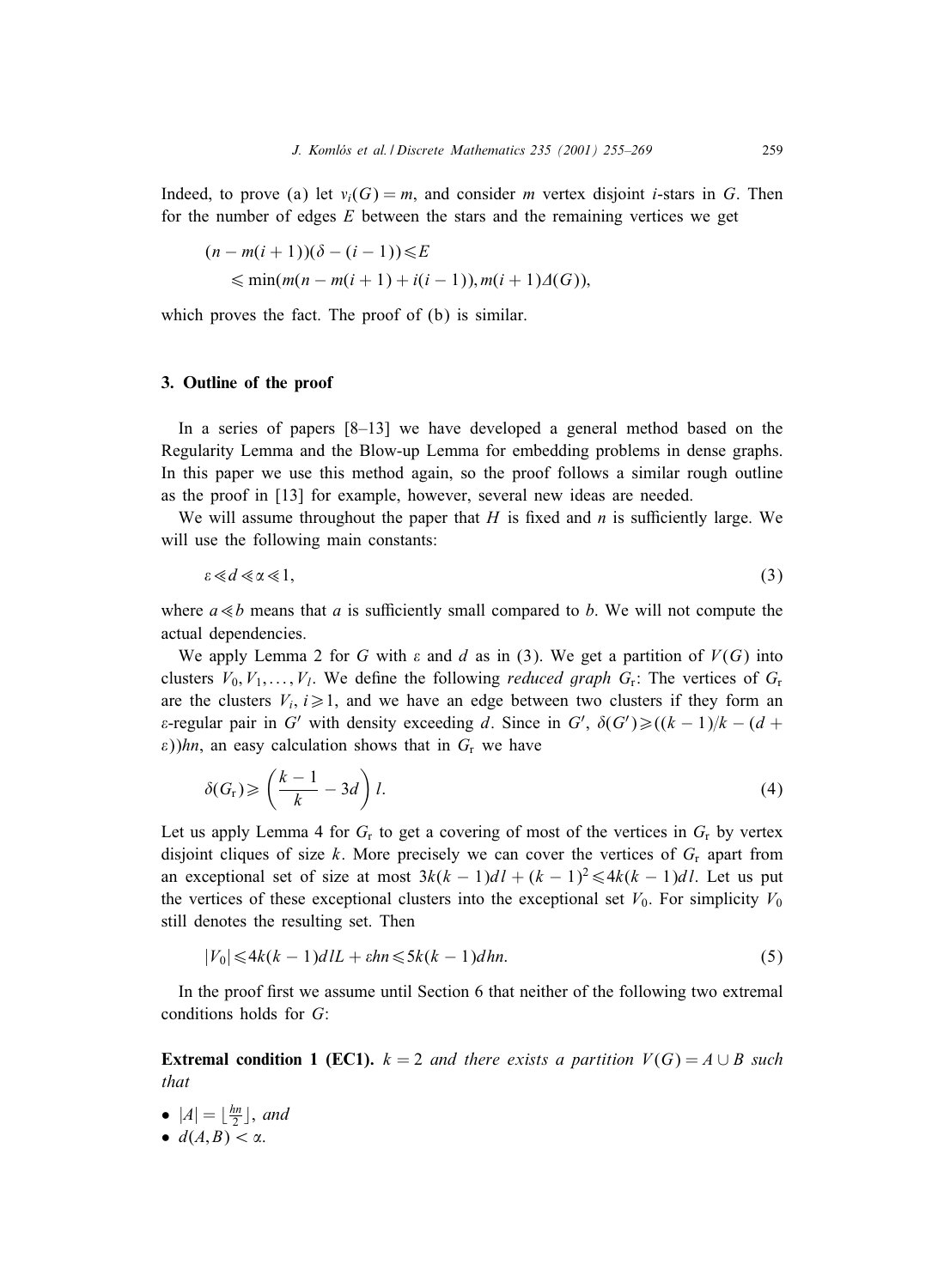**Extremal condition 2 (EC2).** *There exists an*  $A \subset V(G)$  *such that* 

- $|A| = \lfloor \frac{hn}{k} \rfloor$ , and
- $d(A) < \alpha$ .

We show later in Sections 6 and 7 that if either of these conditions hold, then we can find an  $H$ -factor. First in the next section we show that under the assumption that these extremal cases do not hold we can slightly modify the clique covering; we can achieve that a constant proportion of the cliques are  $(k + 1)$ -cliques and the rest are  $k$ -cliques. This will significantly simplify the adjustment procedure in Section 5. These cliques will be denoted by  $K_1, K_2, \ldots, K_s$  and we denote the clusters in  $K_i$  by  $V_1^i, V_2^i, \ldots, V_k^i$  (,  $V_{k+1}^i$  if  $K_i$  is a  $(k + 1)$ -clique).

The rough idea of the proof in the non-extremal case is to reduce the problem of finding an H-factor to the cliques  $K_i$ , which can be done with the use of the Blow-up Lemma. For this purpose, first in Section  $5$  we will take care of the various exceptional vertices and make some adjustments.

We define a sequence of k-partite graphs  $H^1, H^2, \ldots, H^k$  in the following way.  $H^1 = H$  and in general  $H^i$  is the union of i vertex disjoint copies of H with the coloring, where the difference between the sizes of the largest and the smallest colorclass is as small as possible. Denote the color-classes of  $H^i$  by  $h_1^i, h_2^i, \ldots, h_k^i$ , where  $h_1^i \le h_2^i \le \cdots \le h_k^i$ . It is easy to see that for any  $1 \le i \le k$ , we have  $|h_k^i - h_1^i| \le h_k - h_1$ . Also  $h_1^k = h_2^k = \cdots = h_k^k = h_1 + h_2 + \cdots + h_k$ . We can get  $H^k$  for example as the vertex disjoint union of k copies of H, where the *i*th copy has  $h_i, h_{i+1},...,h_k, h_1,...,h_{i-1}$ vertices in color-classes  $1, 2, \ldots, k$  (where  $h_0 = h_k$ ).

## **4. Modifying the clique cover**

We remove  $(\sqrt{d})l/k$  (for simplicity we assume that this number is an integer)  $k$ -cliques from the clique cover. Let us denote the number of remaining  $k$ -cliques by s. Our goal in this section is to show that by slightly changing the remaining cliques and by redistributing the removed clusters, we can get a new clique cover in which and by redistributing the removed clusters, we can get a new chique cover in which  $(\sqrt{d})$  lk/ $k = \sqrt{d}l$  of the cliques are  $(k + 1)$ -cliques and the remaining  $s - \sqrt{d}l$  cliques are k-cliques.

Let us consider an arbitrary removed cluster C. If there is a  $k$ -clique K in the current cover  $(C \text{ might not be the first cluster we redistribute})$  such that we have  $(C, C') \in E(G_r)$  for every  $C' \in K$ , then we just add C to K, we have one more  $(k +$ 1)-clique and we can move to the next removed cluster. Thus we may assume that there is no  $k$ -clique K with this property. Using this facts,  $(4)$  and  $(5)$ , and an easy calculation shows that the number of  $k$ -cliques  $K$ , for which

$$
|\{C' | C' \in K, (C, C') \in E(G_r)\}| = k - 1
$$

is at least  $(1-d^{1/3})s$ . We consider only these k-cliques and in these cliques we call the cluster that is not a neighbor of  $C$ , a  $C$ -exchangable cluster. Indeed, these clusters are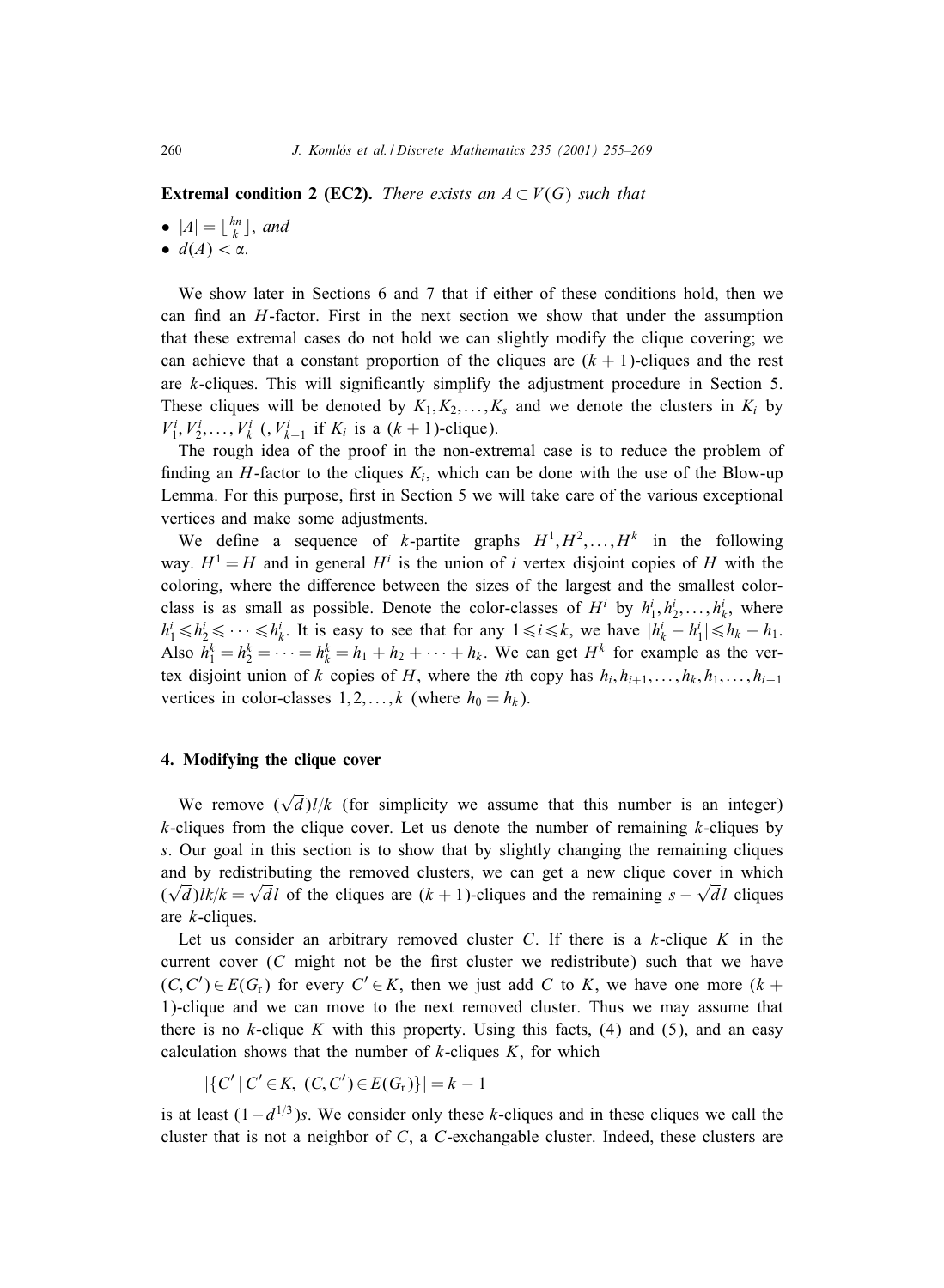exchangable with C. Let us denote the set of C-exchangable clusters by S. Similarly as above, if we have a  $C' \in S$  and k-cliques  $K, K'$  such that  $C' \in K$  and  $(C', C'') \in E(G_r)$ for every  $C'' \in K'$ , then again we are done, since we remove C' from K and we add it to K', we add C to K and thus we have one more  $(k + 1)$ -clique. Hence we may assume that there is no  $C'$  with this property.

However, in this case the fact that EC2 does not hold, (3), (4) and some computation imply that we can find cliques  $K, K'$  with  $C_1 = K \cap S$ ,  $C_2 = K' \cap S$  such that

- $(C_1, C_2) \in E(G_r)$ .
- There exists a cluster  $C_3 \in (K \backslash C_1)$  with  $(C_2, C_3) \notin E(G_r)$ .
- $N_{G_r}(C_2) \cap K = K \backslash C_3$ ,  $N_{G_r}(C_3) \cap K' = K' \backslash C_2$ .

Here we also used the fact that  $C_3$  is  $C$ -exchangable in 2 steps. Indeed, we remove  $C_2$  from K' and we add C to it, we remove  $C_3$  from K and we add  $C_2$  to it, and now  $C_3$  plays the role of C.

But then we exchange  $C_2$  and  $C_3$  among K and K', we add C to K' and thus creating one more  $(k + 1)$ -clique again. By repeating this procedure we obtain a clique sequence  $K_1, K_2, \ldots, K_s$  where the first  $s' = \sqrt{d}l$  cliques are  $(k + 1)$ -cliques and the others are k-cliques.

#### **5.** Adjustments and the handling of the exceptional vertices

We already have an exceptional set  $V_0$  of vertices in G. We add some more vertices to  $V_0$  to achieve super-regularity. From a cluster  $V_j^i$  in a clique  $K_i$  we remove all vertices v for which there exists an j' with  $1 \le j' \le k$   $(k + 1$  if  $1 \le i \le s'$ ,  $j' \ne j$  such that

 $\deg(v, V^i_{j'}) \leq (d - \varepsilon)|V^i_{j'}|.$ 

 $\varepsilon$ -regularity guarantees that at most  $k\varepsilon|V_j^i|\leq k\varepsilon L$  such vertices exist in each cluster  $V_j^i$ .

At this point we may have a small discrepancy among the number of remaining vertices in each clique  $K_i$ . By removing extra vertices from certain clusters (and put them into the exceptional set  $V_0$ ) we achieve that each cluster has exactly  $L'$  vertices where  $L'$  is divisible by h. (We will still use the notation  $V_0$  for the enlarged exceptional set.) We still have

$$
|V_0| \leqslant 6k(k-1)dhn. \tag{6}
$$

Next we take care of the vertices in  $V_0$ . We group the vertices in  $V_0$  into blocks of h vertices (note that  $h/|V(G)| = hn$ ).

Consider the first block of vertices  $v_1, v_2, \ldots, v_h$ . First we show that we may assume that these vertices all came from the same cluster, unless  $k = 2$  and we have our first extremal case (EC1). Consider first  $v_1$  and  $v_2$ . For every clique  $K_i$ ,  $1 \le i \le s$  we determine a label  $(x_1^{K_i}, x_2^{K_i})$  in the following way.  $x_j^{K_i}$ ,  $j = 1, 2$  is the number of clusters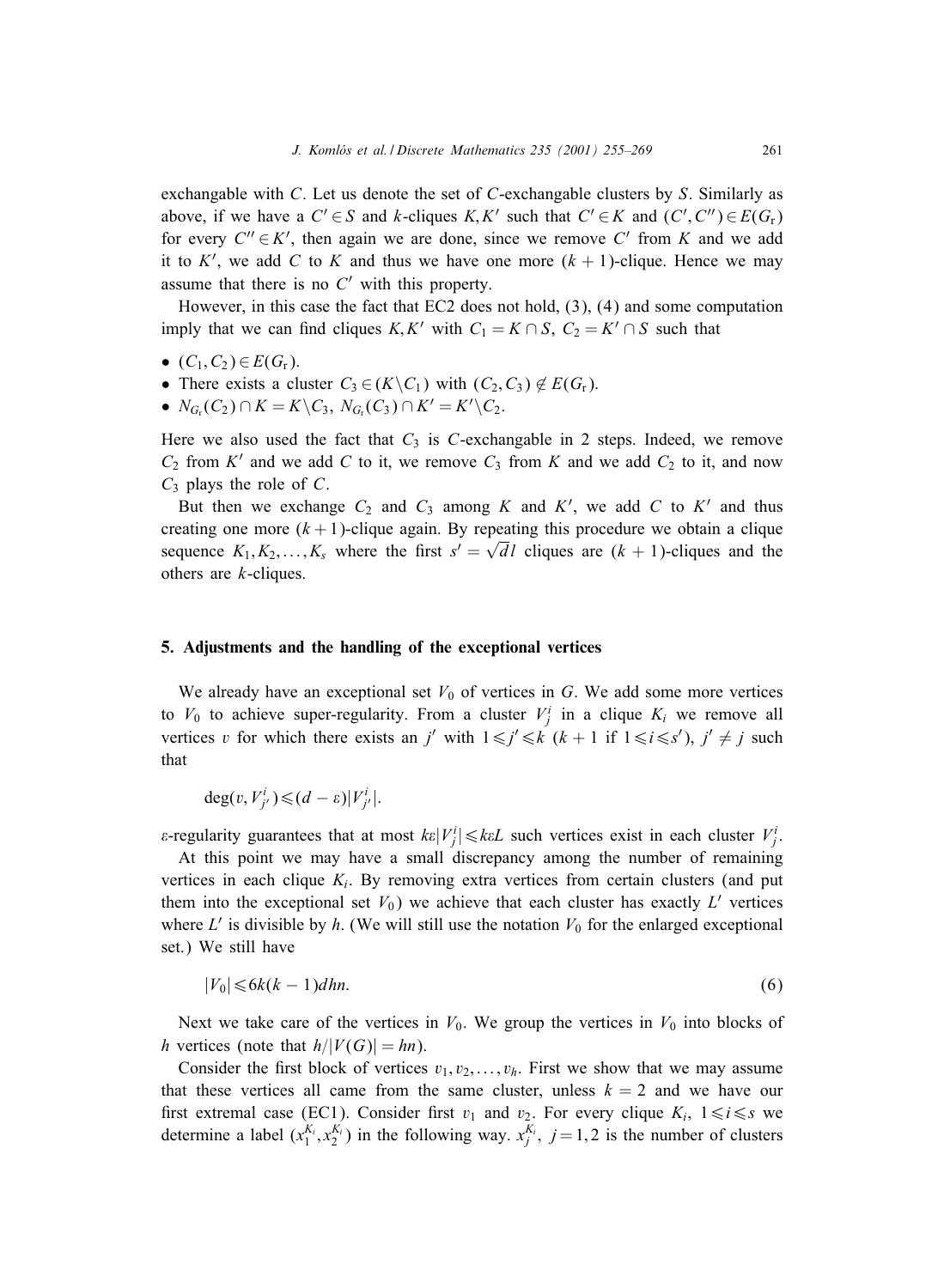$C \in K_i$  for which

$$
\deg(v_j, C) \geq d|C|.\tag{7}
$$

Let us assume first that

$$
x_1^{K_i} + x_2^{K_i} \ge 2k - 1 \quad \text{for an } i > s'. \tag{8}
$$

If we have an equality in (8), then say (7) is not true for  $v_2$  and for cluster  $C \in K_i$ , otherwise  $C \in K_i$  is arbitrary. Then we may exchange  $v_1$  and  $v_2$  for two vertices in C, so now they came from the same cluster. When we add  $v_1$  and  $v_2$  to this cluster C, we immediately eliminate these two vertices by removing two copies of  $H<sup>k</sup>$  (see Section 3) from  $K_i$ , one containing  $v_1$  and the other containing  $v_2$ . (Here and later naturally the color-classes of an  $H^k$  come from different clusters in  $K_i$ .) Thus we still have the same number of vertices left in the clusters in  $K_i$  and this number is still divisible by h.

Similarly, if

$$
x_1^{K_i} + x_2^{K_i} \ge 2k \quad \text{for an } 1 \le i \le s',\tag{9}
$$

then we can exchange  $v_1$  and  $v_2$  for two vertices from the same cluster. Again, when we add  $v_1$  and  $v_2$  to this cluster, we immediately eliminate these two vertices by removing two copies of  $H^k$  from  $K_i$ , one containing  $v_1$  and the other containing  $v_2$ . Finally, (1), (6), the fact that EC1 does not hold and some computation show that we have at least  $d^{2/3}s$  cliques that satisfy either (8) or (9).

Thus we may assume that  $v_1$  and  $v_2$  came from the same cluster C. Then we do the same procedure for C and  $v_3$ , i.e. we define  $x_1^{K_i} = \text{deg}_{G_r}(C, K_i)$ . By repeating this procedure we may assume that  $v_1, v_2, \ldots, v_h$  all came from the same cluster C. For this cluster we find a  $K_i$  such that if  $i > s'$ , then

$$
(C, C') \in E(G_r)
$$
 for all  $C' \in K_i$ 

and if  $1 \le i \le s'$ , then there exist k clusters  $C' \in K_i$  (denote their clique by  $K'_i$ ) such that

$$
(C, C') \in E(G_r).
$$

(4) and (6) show that we have at least  $d^{2/3}s$  such cliques for the cluster C.

Assume first that for this clique  $K_i$  we have  $i > s'$ . We redistribute the vertices  $v_1, v_2,..., v_h$  among the clusters in  $K_i$ , we add  $h_j$  vertices to  $V_j^i$  for  $1 \leq j \leq k$ . In  $K_i$  we find h copies of  $H^k$  such that each  $H^k$  copy contains exactly one of the added h vertices. It is easy to see that this can be done. Furthermore, in the remaining vertices in  $K_i$  we find a copy of H, such that it contains  $h_j$  vertices from  $V_j^i$  for  $1 \le j \le k$ . Removing this H copy and the  $H^k$  copies, all clusters have the same number of remaining vertices and this number is divisible by h.

In case  $1 \le i \le s'$  for this  $K_i$ , then we follow the same procedure with  $K'_i$  instead of  $K_i$ . However, we might have a discrepancy in the number of remaining vertices in the clusters of  $K_i$ . We can eliminate this discrepancy with the following process. First, the number of remaining vertices in the clusters of  $K_i$  is divisible by h. We always remove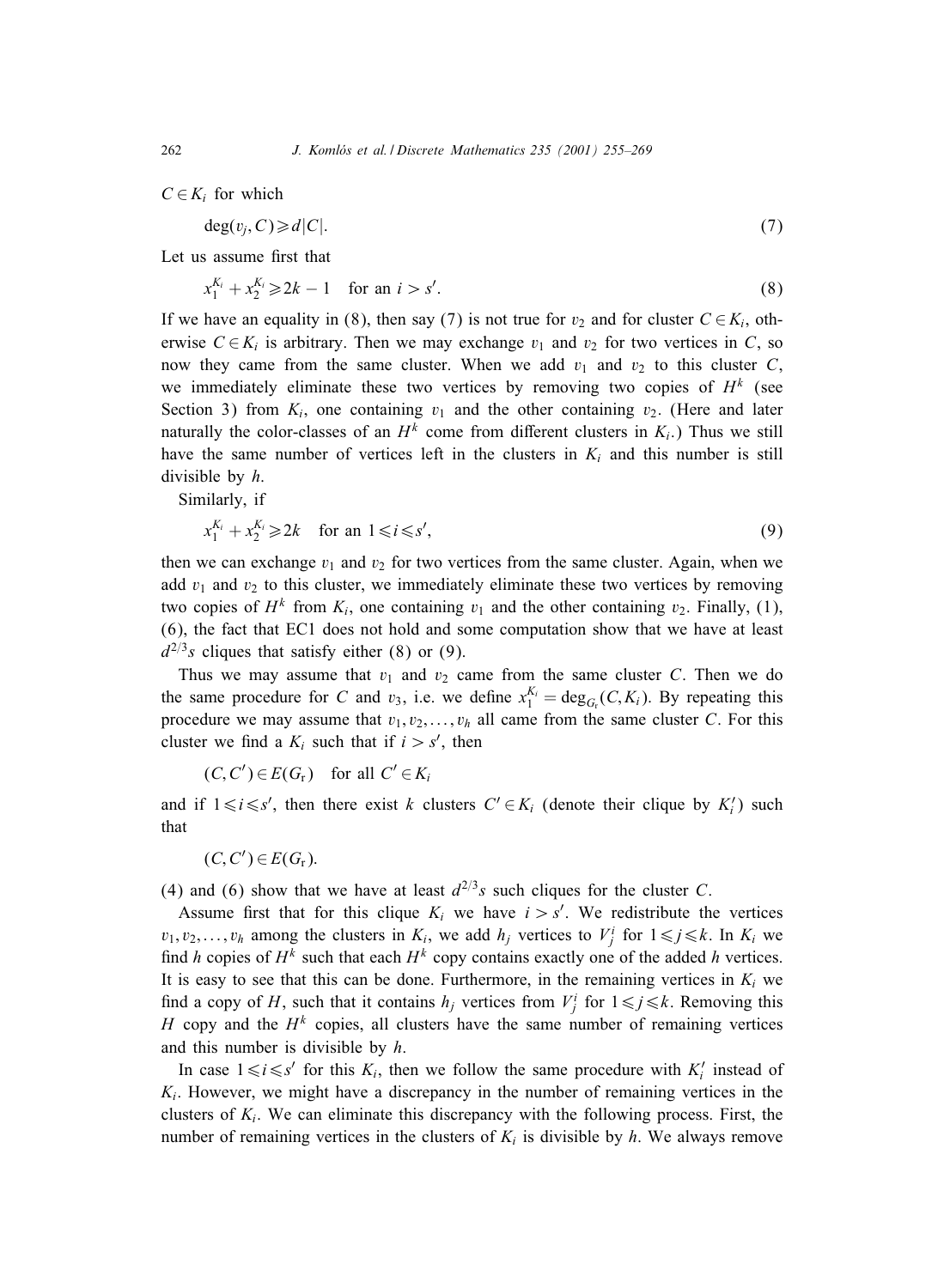the cluster with the least number of remaining vertices from  $K_i$  and from the remaining k-clique we remove a copy of  $H^k$ . By repeating this procedure we can achieve that in all clusters in  $K_i$  we have the same number of remaining vertices and this number is divisible by h.

Next we handle the second block of h vertices in  $V_0$ , etc. Unfortunately, because  $|V_0|$ is quite large, we cannot just repeat this procedure for all vertices in  $V_0$ , since we might hurt the super-regularity. Note that we never hurt the  $\varepsilon$ -regularity. Therefore we do the following. We define  $\kappa$  as  $\varepsilon \ll \kappa \ll d$ . We maintain another set Q beside  $V_0$ . Initially  $Q = \emptyset$ . After handling | $\kappa n$ | vertices from  $V_0$ , we update Q in the following way. From a cluster  $V_j^i$  in a clique  $K_i$  we remove all vertices v and add them to Q for which there exists a j' with  $1 \le j' \le k$   $(k+1$  if  $1 \le i \le s')$ ,  $j' \ne j$  such that  $\deg(v, V^i_{j'}) \le (d-\varepsilon)|V^i_{j'}|$ . Here we only consider the remaining vertices in a cluster. We also remove some extra vertices to make sure that we have the same number of vertices left in the clusters in  $K_i$  and this number is divisible by h.  $\varepsilon$ -regularity guarantees that we added at most kehn vertices to Q. We add some more vertices to Q from  $V_0$  to guarantee that the number of vertices in Q is divisible by h (if  $V_0$  is empty then |Q| is divisible by h already). Then we handle the vertices in  $Q$  exactly the same way as the exceptional vertices above. Next we handle the next  $|\kappa n|$  vertices of  $V_0$ , after this we update Q and we handle the new vertices in  $Q$ , etc.

It is not hard to see that we can achieve that we are left with the following situation. In each clique  $K_i$  we have the same number of remaining vertices in each cluster and this number is divisible by h (and it is  $\geq \frac{3}{4}L$  say). For the cliques  $K_i$ ,  $i > s'$ , Lemma 5 finds an  $H^k$ -factor and thus an H-factor. For the cliques  $K_i, 1 \le i \le s'$  we do the following. We redistribute the vertices in  $V_{k+1}^i$  among the other k clusters in  $K_i$  in the following way. First we add  $\lfloor |V_{k+1}^{i}|/kh \rfloor h$  vertices to each of the k clusters. Then for the remaining rh  $(0 \le r < k)$  vertices, we add rh<sub>j</sub> vertices to  $V_j^i$  for  $1 \le j \le k$ . We eliminate these rh vertices by removing rh copies of  $H<sup>k</sup>$  from these k clusters, each containing exactly one of the  $rh$  vertices. Then we remove  $r$  copies of  $H$ , each containing  $h_j$  vertices  $V_j^i$  for  $1 \leq j \leq k$ . In the leftover in each of the k clusters we have the same number of vertices left and this number is divisible by  $h$ . Lemma 5 finds an  $H^k$ -factor and thus an  $H$ -factor in them, finishing the proof in the non-extremal case.

#### **6. The extremal cases**

## *6.1. EC1*

In this section we assume that the first extremal case (EC1) is satisfied so  $k = 2$  and we have a partition  $V(G) = A_1 \cup A_2$  with  $|A_1| = \lfloor hn/2 \rfloor$  and  $d(A_1, A_2) < \alpha$ . Let

$$
hn = \left\lfloor \frac{n}{2} \right\rfloor 2h + rh \quad \text{where } r = 0 \text{ or } 1.
$$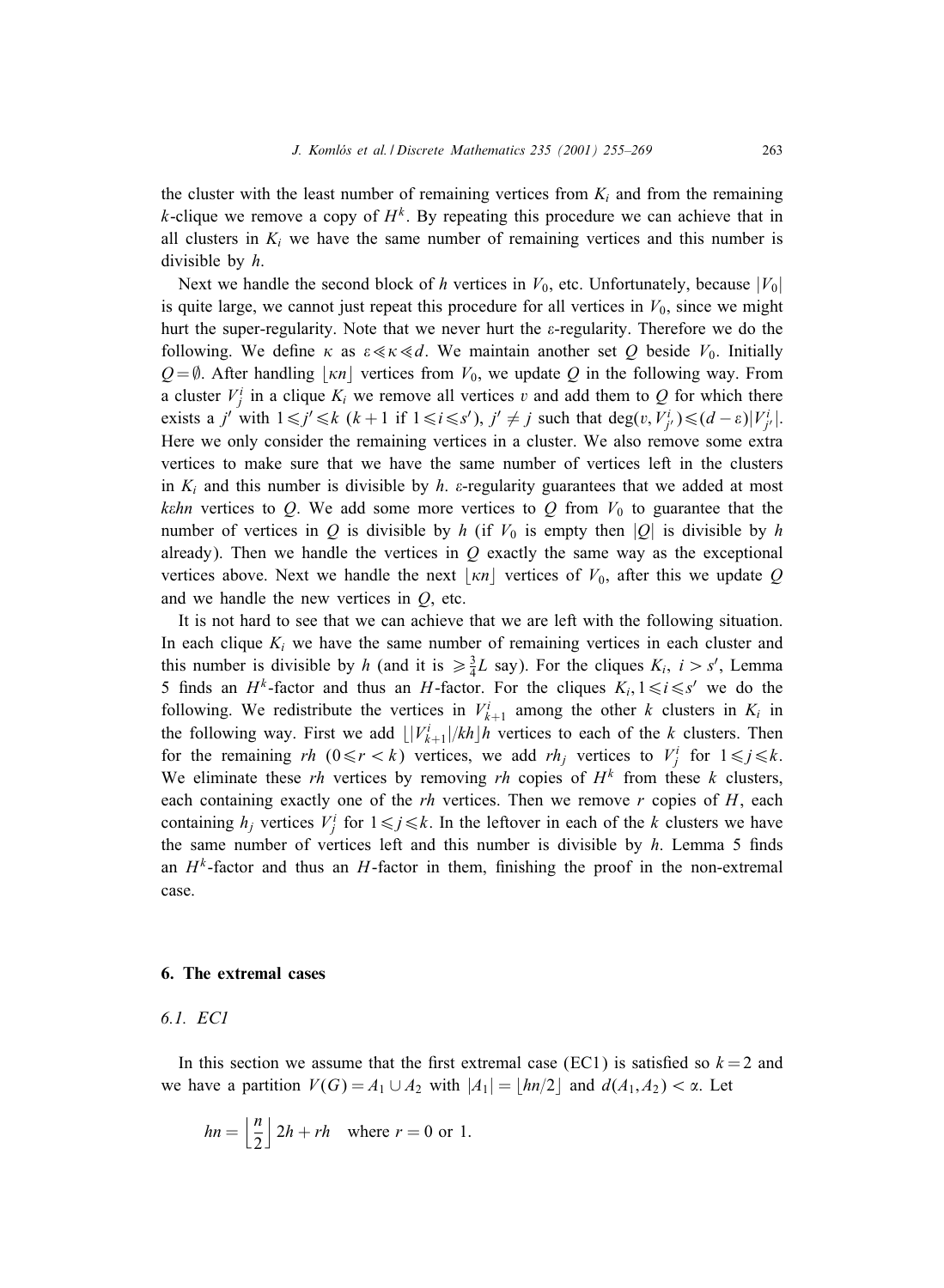In  $A_1$  (and similarly for  $A_2$ ) we can have at most  $\alpha^{2/3}|A_1|$  exceptional vertices  $v \in A_1$ for which we have

$$
\deg(v, A_2) \geqslant \alpha^{1/3} |A_2|.\tag{10}
$$

We call these exceptional vertices in  $A_1$  1-bad. We have to handle the bad vertices first.

More precisely, we have to eliminate a special type of bad vertices; for a vertex  $v \in A_1$  (and similarly in  $A_2$ ) we say that it is *exceptional*, if

$$
\deg(v, A_1) \leqslant \frac{\alpha^{1/3}}{2}|A_1|.
$$

Note that if a vertex  $v \in A_1$  is exceptional then it is 1-bad.

First we have to eliminate the exceptional vertices. The other bad vertices are not causing any further complications.

We may assume that we have either no 1-bad vertices, or there are no exceptional vertices in  $A_2$ . Indeed, otherwise we could exchange an 1-bad vertex in  $A_1$  with an exceptional vertex in  $A_2$  and this way we decreased the number of 1-bad vertices. By iterating this procedure we can achieve that either we have no more 1-bad vertices, or there are no more exceptional vertices left in  $A_2$ . Thus we can have exceptional vertices only in at most one of the sets  $A_1$  and  $A_2$ . Assume first that we have exceptional vertices in  $A_1$ . Then we have no 2-bad vertices. We remove the exceptional vertices from  $A_1$ and we add them to  $A_2$ . For simplicity we still denote the sets by  $A_1$  and  $A_2$ . Let  $|A_1| = |A_1|/h|h + x$ , where  $0 \le x < h$ . Using (1) and Lemma 6.b we find a set of x  $h_1$ -stars in  $G|_{A_1 \times A_2}$  which are vertex disjoint from each other and the exceptional vertices added to  $A_2$ . Here we used  $c(H) \geq h_1 - 1$ . We remove the roots of these stars from  $A_1$  and add them to  $A_2$ . Hence now we have  $h/|A_1|$  and  $h/|A_2|$ . We remove x copies of H from  $G|_{A_2}$  such that each copy contains exactly one root. Then trivially (the densities are close to 1 and there are no exceptional vertices) there is an H-factor in  $G|_{A_1}$  and in  $G|_{A_2}$ .

Assume now that we have no exceptional vertices in  $A_1$  and in  $A_2$ . In case n is even, we are done, so let us assume that *n* is odd. If we have  $|h/2|$  1-bad vertices, or  $\lceil h/2 \rceil$  2-bad vertices, then we can move these vertices to the other set and we are done again. Hence we may assume that we have  $x_1 < |h/2|$  1-bad vertices and  $x_2 < \lfloor h/2 \rfloor$  2-bad vertices. Using (1) and Lemma 6.b we can find  $\lfloor h/2 \rfloor - x_1 h_1$ -stars in  $G|_{A_1\times A_2}$  which are vertex disjoint from each other and the bad vertices. Here we used  $c(H) \ge h_1 + h_2 - 1 \ge h/2 + h_1 - 1 \ge x_2 + h_1$  (this is the only place where we used the extra  $h_{k-1}$  term in  $c(H)$ ). We remove the 1-bad vertices and the roots of these stars from  $A_1$  and add them to  $A_2$ . Hence now we have  $h/|A_1|$  and  $h/|A_2|$ . Thus again there is an H-factor in  $G|_{A_1}$  and in  $G|_{A_2}$ .

## *6.2. EC2*

In this section we assume that the second extremal case  $(EC2)$  is satisfied so we have an  $A \subset V(G)$  with  $|A| = |hn/k|$  and  $d(A) < \alpha$ . The ideas are going to be similar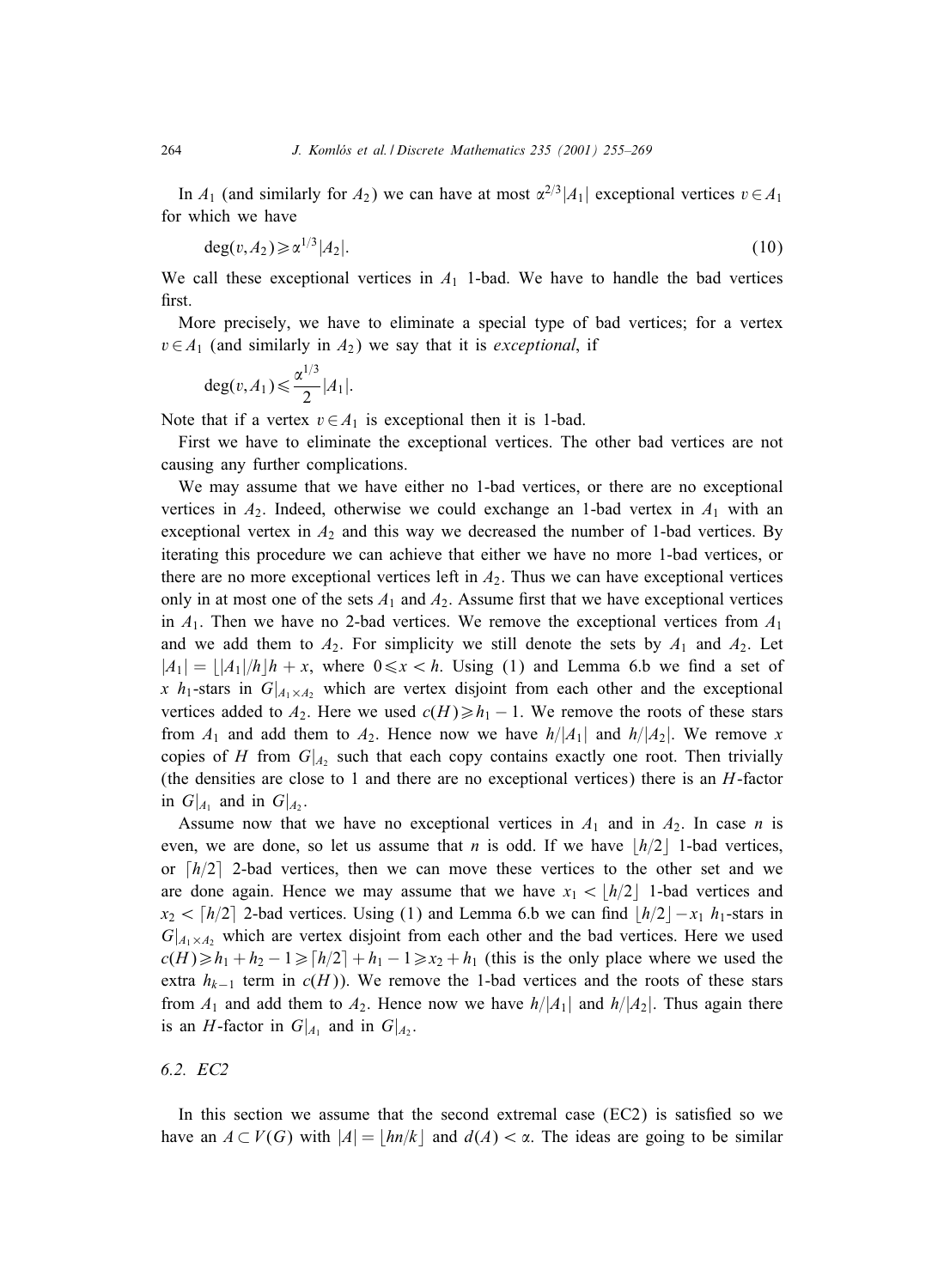to the ones used in EC1. We define m as the largest integer for which  $h_m \leq h/k$ , so in particular H have equal color-classes  $(h_1 = h_2 = \cdots = h_k = h/k)$  if and only if  $m = k$ . Also, let

$$
hn = \left\lfloor \frac{n}{k} \right\rfloor kh + rh \quad \text{where } 0 \le r < k. \tag{11}
$$

First let us assume that we have the following special case: there exists a partition

$$
V(G) = A_1 \cup A_2 \cup \cdots \cup A_k,
$$

with  $|A_i| = \lfloor hn/k \rfloor$  or  $|A_i| = \lceil hn/k \rceil$  for  $1 \le i \le k$  and  $d(A_i) < \alpha$  for  $1 \le i \le k$ . In each  $A_i$ we can have at most  $\alpha^{2/3}|A_i|$  exceptional vertices  $v \in A_i$  for which we have

$$
\deg(v, A_i) \geq \alpha^{1/3} |A_i|.
$$
\n<sup>(12)</sup>

Again we call these exceptional vertices in  $A_i$  *i*-bad. For simplicity let us assume first that we have no *i*-bad vertices for any  $1 \le i \le k$ . In this case if  $m = k$ , then using the Blow-up Lemma (Lemma 5) we can find an H-factor. If  $m < k$ , then we have to move some vertices around before we apply the Blow-up Lemma, so we do the following. For each  $A_i$ ,  $1 \le i \le m$  we find a set  $S_i$  of

$$
s_i = |A_i| - \left\lfloor \frac{n}{k} \right\rfloor h - h_i^r
$$

vertex disjoint  $h_1$ -stars in  $G|_{A_i}$ . (1) and Lemma 6.a make this possible. Here we used  $c(H) \ge h_1$ . We remove the roots of these stars from the corresponding  $A_i$ , and we add them to the  $A_i$ -s with  $m < i \leq k$  such that now we have

$$
|A_i| = \left\lfloor \frac{n}{k} \right\rfloor h + h_i^r \quad \text{for every } 1 \le i \le k.
$$

(11) implies that this is possible. We remove  $\sum_{i=1}^{m} rs_i$  copies of  $H^k$  (again for an  $H^k$ every color-class of size h comes from a different  $A_i$ ) such that each added vertex is contained in exactly one of these  $H^k$ -s (the stars make this possible). Then we remove a copy of  $H^r$  containing  $h_i^r$  vertices for  $A_i, 1 \le i \le k$ . In the leftover in each  $A_i, 1 \le i \le k$ we have the same number of vertices left and this number is divisible by h. Lemma 5 finds an  $H^k$ -factor and thus an H-factor.

In case we have bad vertices satisfying  $(12)$  the main idea is the same but we have to handle the bad vertices first. More precisely, again we have to eliminate a special type of bad vertices; for a vertex  $v \in A_i$  we say that it is *j-exceptional*  $(j \neq i)$ , if

$$
\deg(v, A_j) \leq \frac{\alpha^{1/3}}{2}|A_j|.
$$

Note that if a vertex  $v \in A_i$  is j-exceptional for some  $j \neq i$  then it is i-bad.

First we have to eliminate the *i*-exceptional vertices for every  $1 \le i \le k$ . The other bad vertices are not causing any further complications.

Again we may assume that for every  $1 \le i \le k$  we have either no *i*-bad vertices, or there are no *i*-exceptional vertices in the other  $A_i$ -s ( $j \neq i$ ). Indeed, otherwise we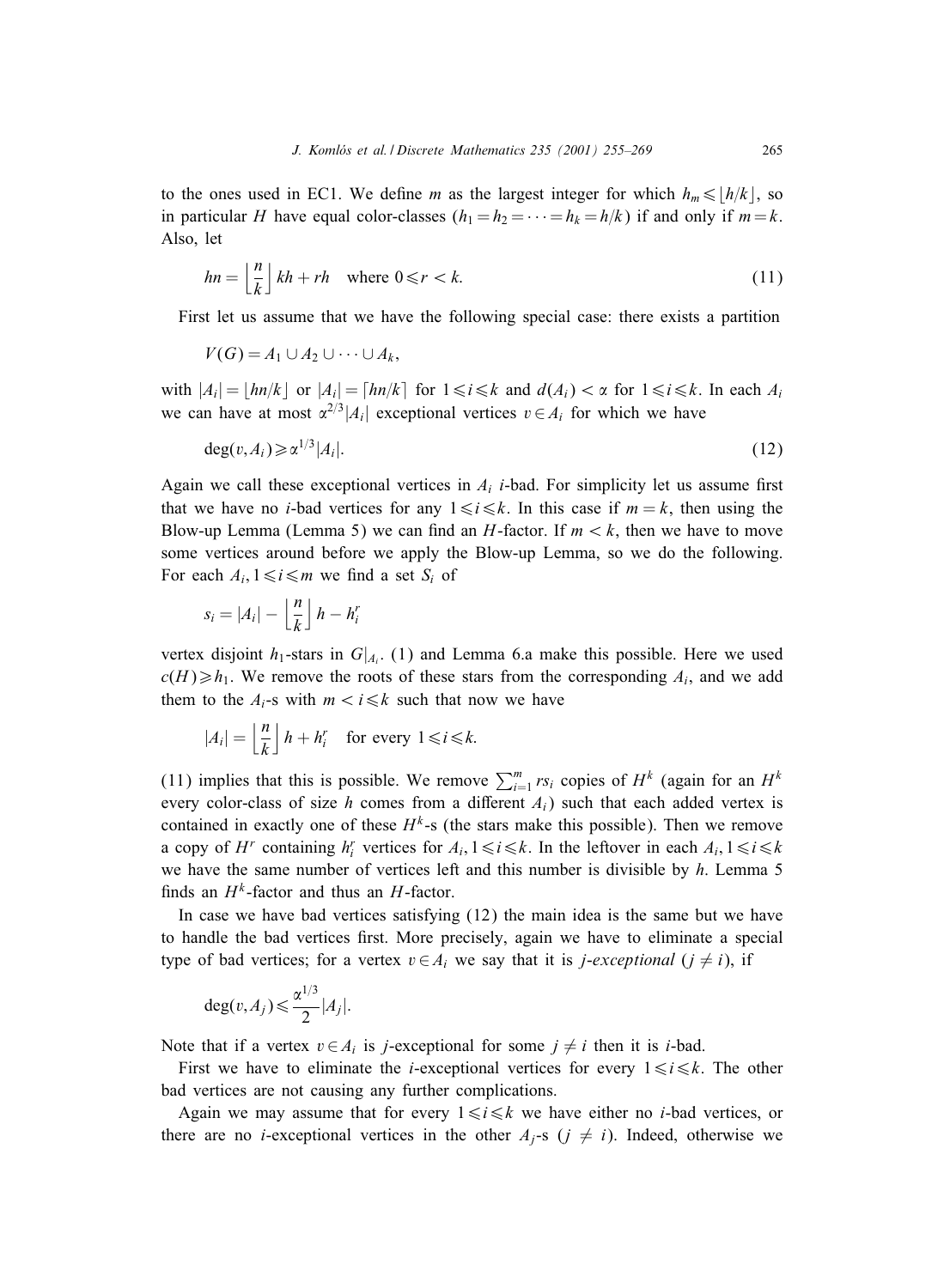could exchange an *i*-bad vertex in  $A_i$  with an *i*-exceptional vertex in  $A_i$  and this way would have decreased the number of i-bad vertices. By iterating this procedure we can achieve that either we have no more i-bad vertices, or there are no more i-exceptional vertices left.

Next we eliminate the *i*-exceptional vertices for every  $1 \le i \le k$ . Consider an  $1 \le i \le k$ . By the above remark if there exist *i*-exceptional vertices in other  $A_i$ -s (say we have  $x_i$ of them), then we do not have *i*-bad vertices, and thus  $\Delta(G|_{A_i}) \le \alpha^{1/3}|A_i|$ . Using this fact, (1) and Lemma 6.a we can find a set  $S_i'$  of  $x_i$  vertex disjoint  $h_1$ -stars in  $G|_{A_i}$ . Here we used  $c(H) \ge h_1 - 1$ . We repeat this procedure for every  $1 \le i \le k$ . We exchange the roots of the stars in  $S_i'$  with the *i*-exceptional vertices.

The construction of the stars  $S_i, 1 \le i \le m$  is similar as above. If  $S'_i \neq \emptyset$ , so in particular we had no *i*-bad vertices in  $A_i$ , then by using Lemma 6.a clearly we can find the  $s_i$  h<sub>1</sub>-stars in  $G|_{A_i}$  which are vertex disjoint from each other and the other stars in  $S_i'$ . In case  $S_i' = \emptyset$  (so we may have *i*-bad vertices) the situation is somewhat more complicated. We still find the  $s_i$  vertex disjoint  $h_1$ -stars in  $G|_{A_i}$  by using Lemma 6.a. However, these stars now may contain  $i$ -bad vertices, which is a problem. First we make sure that all stars contain at most one  $i$ -bad vertex. For this purpose, if in a star we have at least two *i*-bad vertices (where one of them is denoted by v) then we replace this star with another  $h_1$ -star whose root is v and the leaves are not *i*-bad and disjoint from the other stars.  $(12)$  makes this possible. If a star has no *i*-bad vertices or the one *i*-bad vertex is not *j*-exceptional for any  $j \neq i$ , then the star is put in  $S_i$ . Otherwise the only possibility is that the root  $v$  of this star is also a root of another  $h_1$ -star in some  $S'_j$ ,  $j \neq i$ . In this case if  $A_j$  is the set where we are planning to add v, then we just remove v from  $A_i$  and add it to  $A_i$ . Otherwise, we pick an  $h_k$ -star for  $S_i$  whose root is v and this star together with the star in  $S'_j$  form a  $K(1, h_1, h_k)$ . As above, for the stars in  $S_i, 1 \le i \le m$  we remove the roots and add it to other  $A_i$ -s to achieve

$$
|A_i| = \left\lfloor \frac{n}{k} \right\rfloor h + h_i^r \quad \text{for every } 1 \le i \le k.
$$

We remove copies of  $H^k$  such that each copy contains exactly one root of a star in  $\bigcup_{i=1}^k (S_i \cup S'_i)$  (this root might be the same for a star in  $S_i$  and a star in  $S'_j$  for some i,  $j \neq i$ ). Again the stars make this possible. Then we remove a copy of  $H^r$  containing  $h_i^r$  vertices for  $A_i, 1 \le i \le k$ . In the leftover in each  $A_i, 1 \le i \le k$  we have the same number of vertices left, this number is divisible by  $h$  and we have no *i*-exceptional vertices left for any  $1 \le i \le k$ . Lemma 5 finds an  $H^k$ -factor and thus an H-factor.

In the general case in EC2 first we have an  $A_1 \subset V(G)$  with  $|A_1| = |hn/k|$  and  $d(A_1) < \alpha$ . If possible, we take an  $A_2 \subset V(G) \setminus A_1$  in the leftover with  $|A_2| = |h n/k|$ and  $d(A_2) < \alpha$ . We continue this process until we can, or there is no  $A_{l+1} \subset V(G) \setminus (A_1 \cup$  $\cdots \cup A_l$ ) with  $|A_{l+1}| = |hn/k|$  and  $d(A_{l+1}) < \alpha$ . Put  $B = V(G) \setminus (A_1 \cup \cdots \cup A_l)$ . If  $l = k - 1$ we get back the special extremal case that we just discussed (with somewhat worse  $\alpha$ ). Assume first that either  $l \leq k - 3$  or in case  $l = k - 2$ ,  $G|_B$  does not satisfy EC1. We define *i*-bad vertices in  $A_i$ ,  $1 \le i \le l$  just as in (12). In *B* the bad vertices are vertices *v*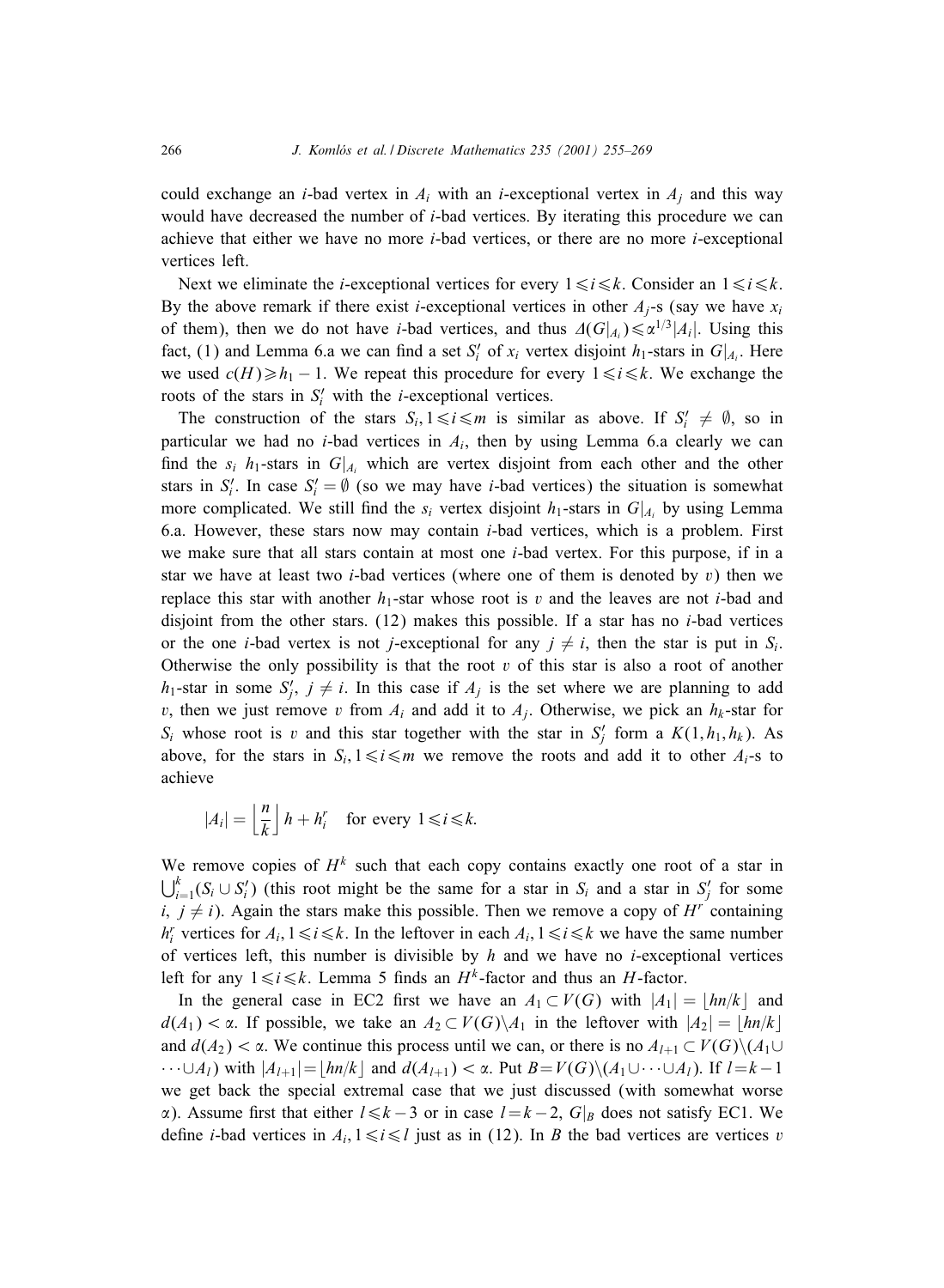with

$$
\deg(v, A_1 \cup \cdots \cup A_l) \leq (1 - \alpha^{1/3}) |A_1 \cup \cdots \cup A_l|.
$$
\n(13)

Again let us assume first that there are no bad vertices. Since  $G|_B$  does not satisfy the extremal conditions EC1 and EC2 for  $k - l$ , if H' is a graph with  $\chi(H') = k - l$ , then the method described in the previous sections succeeds in finding an  $H'$ -factor in  $G|_B$ . But before this, again if H does not have equal color-classes we have to adjust the cardinalities. Thus again as above for each  $A_i, 1 \leq i \leq m' = \min(l, m)$  we find a set  $S_i$  of  $s_i = |A_i| - |n/k|h - h_i^r$  vertex disjoint  $h_1$ -stars in  $G|_{A_i}$ . We remove the roots of these stars from the corresponding  $A_i$ -s and we add them to the  $A_i$ -s with  $m < i \leq l$  (if  $m < l$ ) and B such that now we have  $|A_i| = \lfloor n/k \rfloor h + h_i^r$  for every  $1 \le i \le l$ . We remove  $\sum_{i=1}^{m'} rs_i$  copies of  $H^k$  (the first l color-classes come from  $A_i, 1 \le i \le l$ , the others from B) such that each  $H^k$  copy contains exactly one root of a star in  $S_i$ . Then we remove a copy of  $H^r$  containing  $h_i^r$  vertices from  $A_i, 1 \leq i \leq l$ . Denote the resulting sets by  $A'_i, 1 \le i \le l, B'$ . We have  $h/|A'_i|, h/|B'|, |A'_1| = |A'_2| = \cdots = |A'_l|$  and  $|B'| = (k-l)|A'_1|$ . We define H<sup> $\prime$ </sup> as the last  $k - l$  color-classes of  $H^k$ . As mentioned above, the non-extremal method described in the previous sections finds an H'-factor in  $G|_{B'}$  (note that for the non-extremal case a weaker degree condition is sufficient than  $(1)$ ). We define a new set  $B'' = \{v_1, v_2, \ldots, v_{|B'|/(k-l)h}\},$  where each vertex  $v_i$  corresponds to a copy of H' in the H'-factor of  $G|_{B'}$ . We also define G' on  $A'_1 \cup A'_2 \cup \cdots A'_l \cup B''$  as  $G|_{A'_1 \cup \cdots \cup A'_l}$ and every  $v_i \in B''$  is adjacent to all the common neighbors of all the vertices in the corresponding copy of H'. Finally we define  $H''$  as the first l color-classes of  $H^k$ and one extra vertex that is adjacent to all other vertices. Then the Blow-up Lemma (Lemma 5) finds an H''-factor in G'. This implies an H<sup>k</sup>-factor in  $G|_{A'_1 \cup \cdots \cup A'_l \cup B'}$  and finally an  $H$ -factor in  $G$ .

The handling of the bad vertices is very similar to the above special case and the details are left to the reader.

Finally let  $l = k - 2$ . We may also assume that EC1 holds so there is a partition  $B = B_1 \cup B_2$  with  $|B_1| = |h n/k|$  and  $d(B_1, B_2) < \alpha$ . Again for simplicity we assume that there are no bad vertices. We follow the same procedure as above. Thus again for each  $A_i, 1 \le i \le m' = \min(l, m)$  we find a set  $S_i$  of  $s_i = |A_i| - |n/k| - h_i^r$  vertex disjoint  $h_1$ -stars in  $G|_{A_i}$ . We remove the roots of these stars from the corresponding  $A_i$ -s and we add them to the  $A_i$ -s with  $m < i \leq l$  (if  $m < l$ ) and B such that now we have  $|A_i| = \lfloor n/k \rfloor h + h_i^r$  for every  $1 \le i \le l$ . When we add a root to B we add it to the  $B_i$ where it has more neighbors. However, before removing the copies of  $H<sup>k</sup>$  containing the roots and the copy of  $H^r$ , we do the following in  $G|_B$ . Our argument in EC1 implies that in  $G|_{B_1 \times B_2}$  we can either find a set  $S'_1$  of  $h_{k-1} + h_k$   $h_1$ -stars with roots in  $B_1$ , or a set  $S'_2$  of  $h_{k-1} + h_k$   $h_1$ -stars with roots in  $B_2$ , or a set  $S'_1$  of  $\lfloor h_{k-1} + h_k/2 \rfloor$  $h_1$ -stars with roots in  $B_1$  *and* a set  $S'_2$  of  $\lfloor h_{k-1} + h_k/2 \rfloor$   $h_1$ -stars with roots in  $B_2$ . Again as in EC1 these roots will be used to adjust the sizes of  $B_1$  and  $B_2$ . Now we remove  $\sum_{i=1}^{m'} rs_i$  copies of  $H^k$  each containing exactly one root of a star in  $S_i$  where the first  $l = k - 2$  color-classes come from  $A_i, 1 \le i \le l$  and the last two classes come from the  $B_i$  where the root was added. We also remove a copy of  $H^r$  containing  $H_i^r$  vertices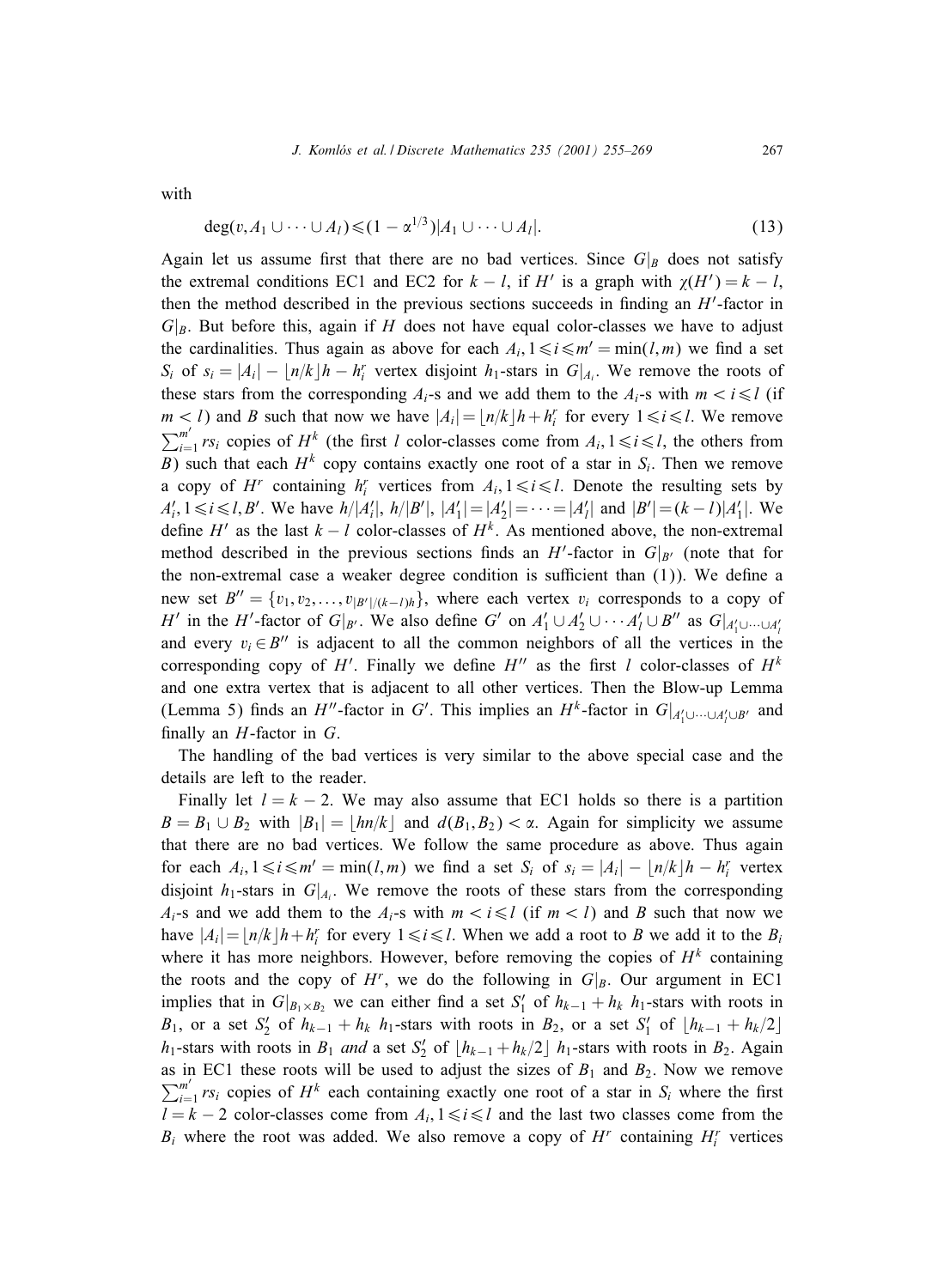from  $A_i, 1 \le i \le l$ . These copies of  $H^k$  and  $H^r$  are vertex disjoint from the stars in  $S'_1$ and  $S'_2$ . At this point as in EC1, we might have to move the exceptional vertices from one of the sets  $B_1$ ,  $B_2$  to the other. Denote the resulting sets by  $B'_1$  and  $B'_2$ . Note that  $2h/|B'_1| + |B'_2|.$ 

Here  $H'$  is the vertex disjoint union of k bipartite graphs  $H'_i$  where  $H'_i$  has colorclasses of sizes  $h_{i-1}$  and  $h_i$  ( $h_0 = h_k$ ). Let  $|B'_1| \equiv x_1 \pmod{2h}$  and  $|B'_2| \equiv x_2 \pmod{2h}$ . Thus  $x_1 + x_2 = 0$  or  $2h$ . Let  $0 \le j \le k$  be the largest integer for which

$$
\sum_{i=1}^j (h_{i-1} + h_i) \leq x_1.
$$

We have either

$$
|S_1'| \ge x_1 - \sum_{i=1}^j (h_{i-1} + h_i),
$$

or

$$
|S_2'| \geqslant \sum_{i=1}^{j+1} (h_{i-1} + h_i) - x_1
$$

(or may be both). We may assume that we have the first possibility. Then from  $B_1$  we remove  $x_1 - \sum_{i=1}^{j} (h_{i-1} + h_i)$  roots of stars in  $S'_1$  and we add them to  $B_2$ . Now it is not hard to see that we have an H'-factor in  $G|_{B'}$  and then we can find the H-factor as above with the Blow-up Lemma. This finishes the extremal cases and the proof of Theorem 1.

#### **7. Uncited reference**

[14]

#### **Acknowledgements**

We thank Jiři Fiala and an anonymous referee for their very detailed and useful criticism.

## **References**

- [1] N. Alon, R. Yuster, Almost H-factors in dense graphs, Graphs Combin. 8 (1992) 95–102.
- [2] N. Alon, R. Yuster, H-factors in dense graphs, J. Combin. Theory B 66 (1996) 269–282.
- [3] B. Bollobás, Extremal Graph Theory, Academic Press, London, 1978.
- [4] K. Corrádi, A. Hajnal, On the maximal number of independent circuits in a graph, Acta Math. Acad. Sci. Hungar 14 (1963) 423–439.
- [5] G.A. Dirac, Some theorems on abstract graphs, Proc. London Math. Soc. 2 (1952) 68–81.
- [6] P. Erdős, Some recent combinatorial problems, November 1990, preprint.